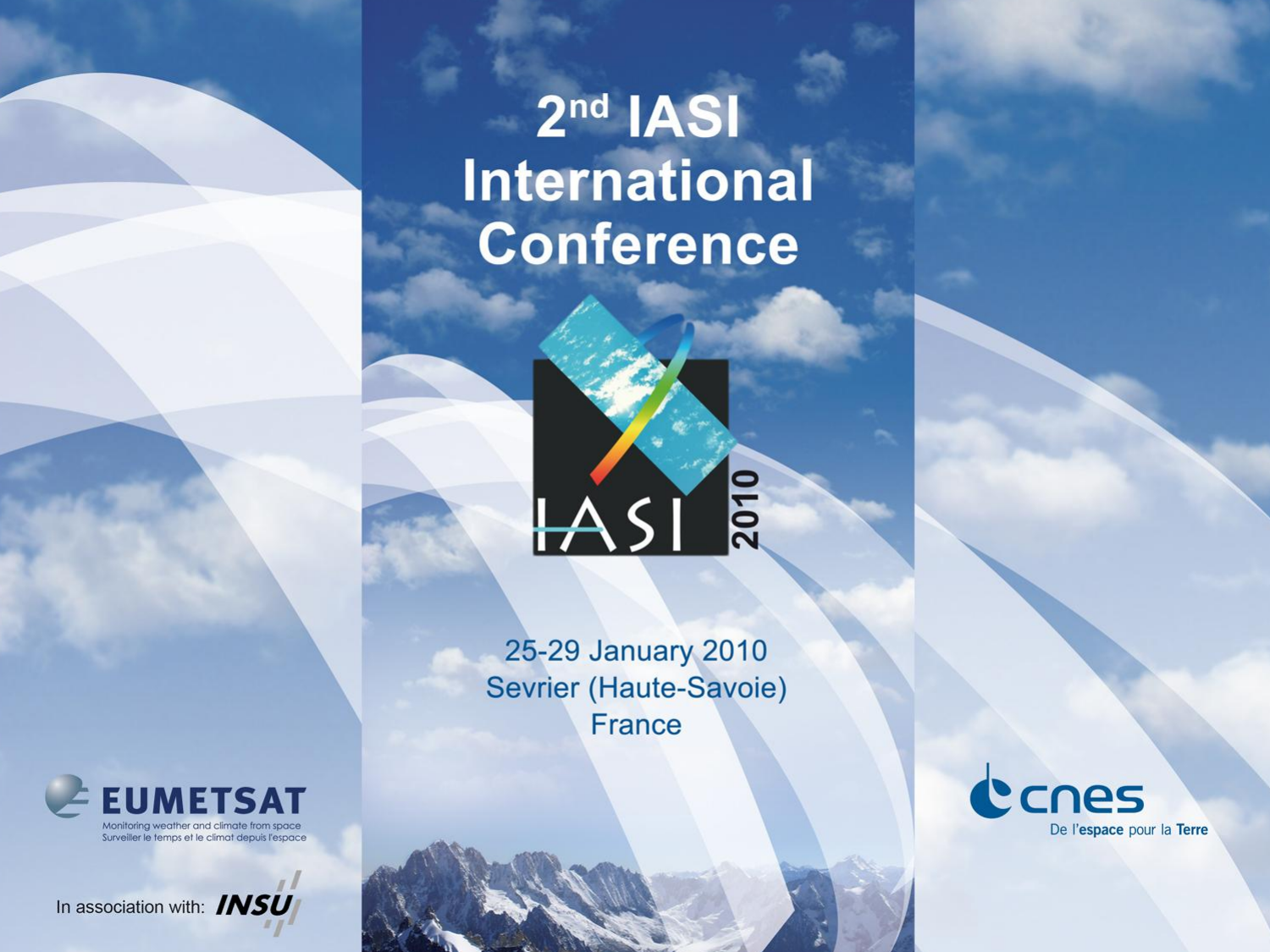## 2<sup>nd</sup> IASI International Conference

**3 years after launch (and 2.5 years after the beginning of data distribution).**

**The objectives of the conference are:**

- **to give the results on the instrument performances and availability,**
- **to discuss the methods for data handling,**
- **to show the results of assimilation of IASI in numerical weather prediction models and its benefits for meteorology,**
- **to present the results of the continuing validation,**
- **to review the current level 2 operational products and compare them and their current quality with products from other agencies or**

**laboratories.**

- **to recommend further level 2 algorithm developments where needed.**
- **to start preparations for IASI on Metop–B (what is needed for validation?)**
- **to start drawing the lessons learnt with IASI to feed the requirements of IASI-NG**

**To promote IASI and broaden the user community and applications.**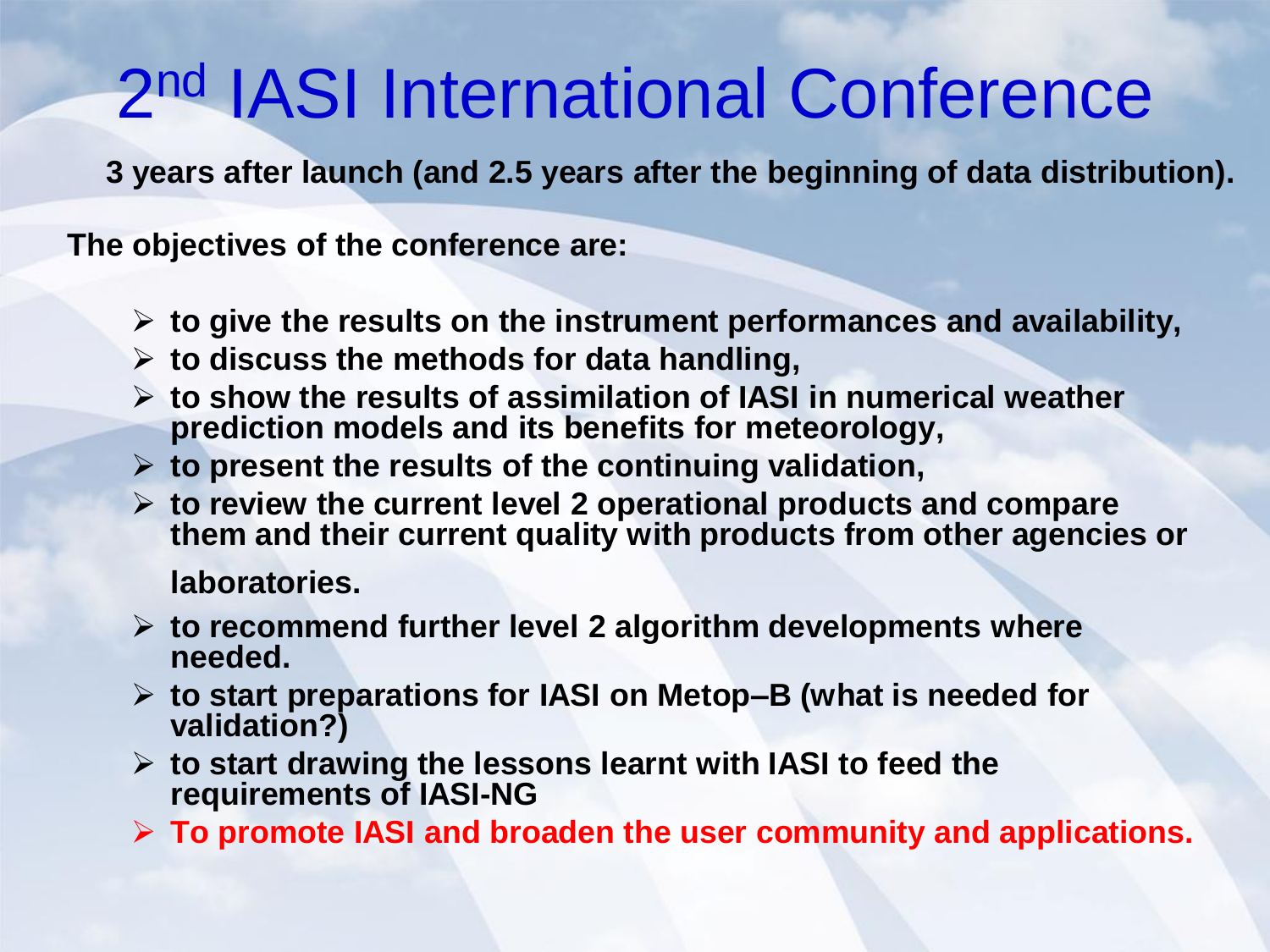## Programme

- Agenda: change co-chairs of sessions 4 and 6 and first talk of session 8
- Presentation length: 15' + 5' questions
- Oral poster presentation: 3'
- Best poster prize awarded Friday :
	- Clarity, scientific content, layout presentation, oral communication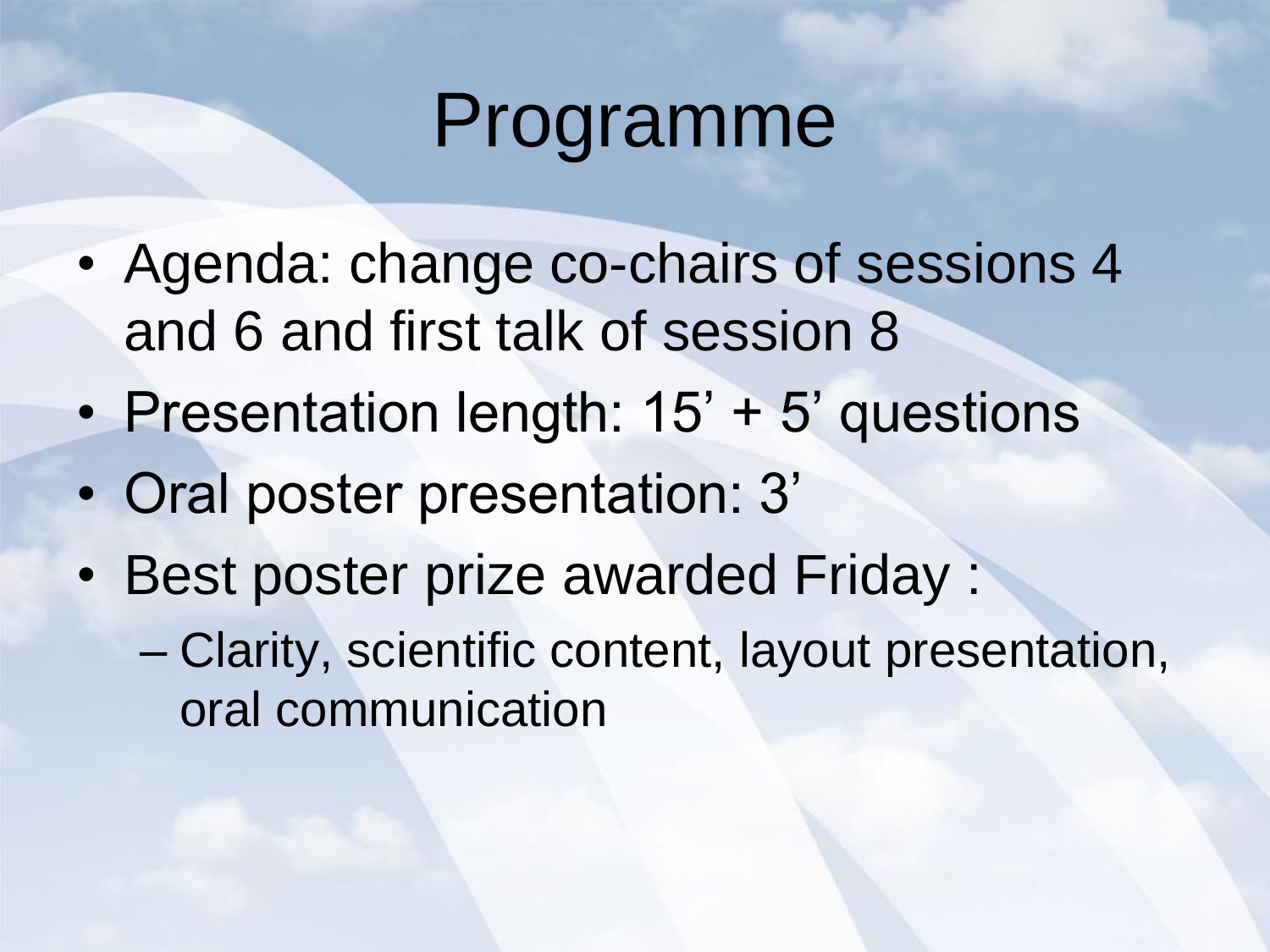## Conference Summary

- For each topic
	- Status on products, validation, accuracy
	- Plans for study and development
	- Synthesis prepared by the chairs presented and discussed in plenary sessions on Friday
- Establish a plan of activities in the coming months and beyond day-2 processing in preparation for IASI on MetOp-B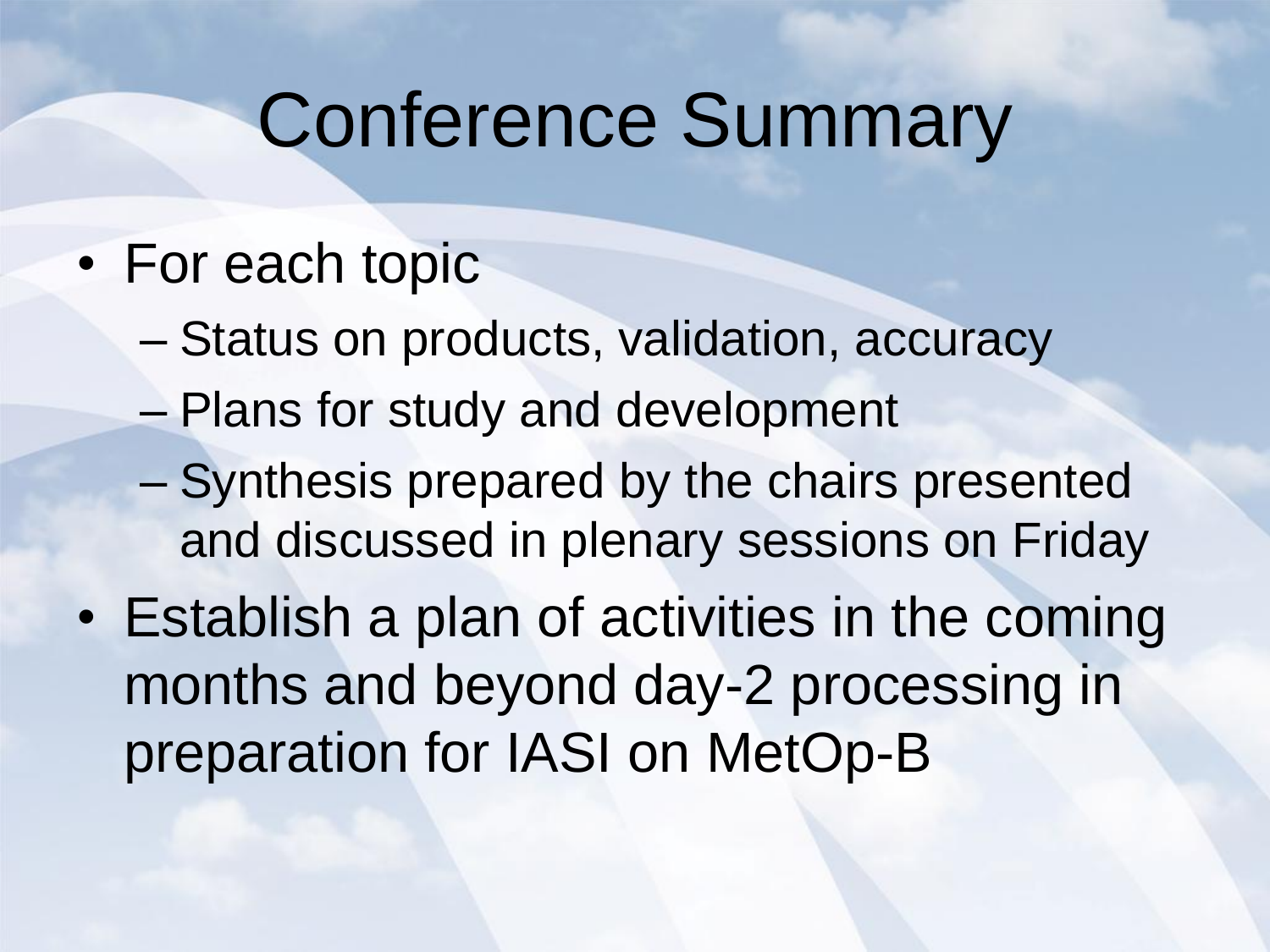# Proceedings

- Executive summary prepared by the chairs
- Presentations and Posters in PDF within 1 week
- Package delivered to participants on DVD and available on the IASI website
- Journals :
	- No contact yet

But recall ACPD special issue on IASI 1 currently 26 papers published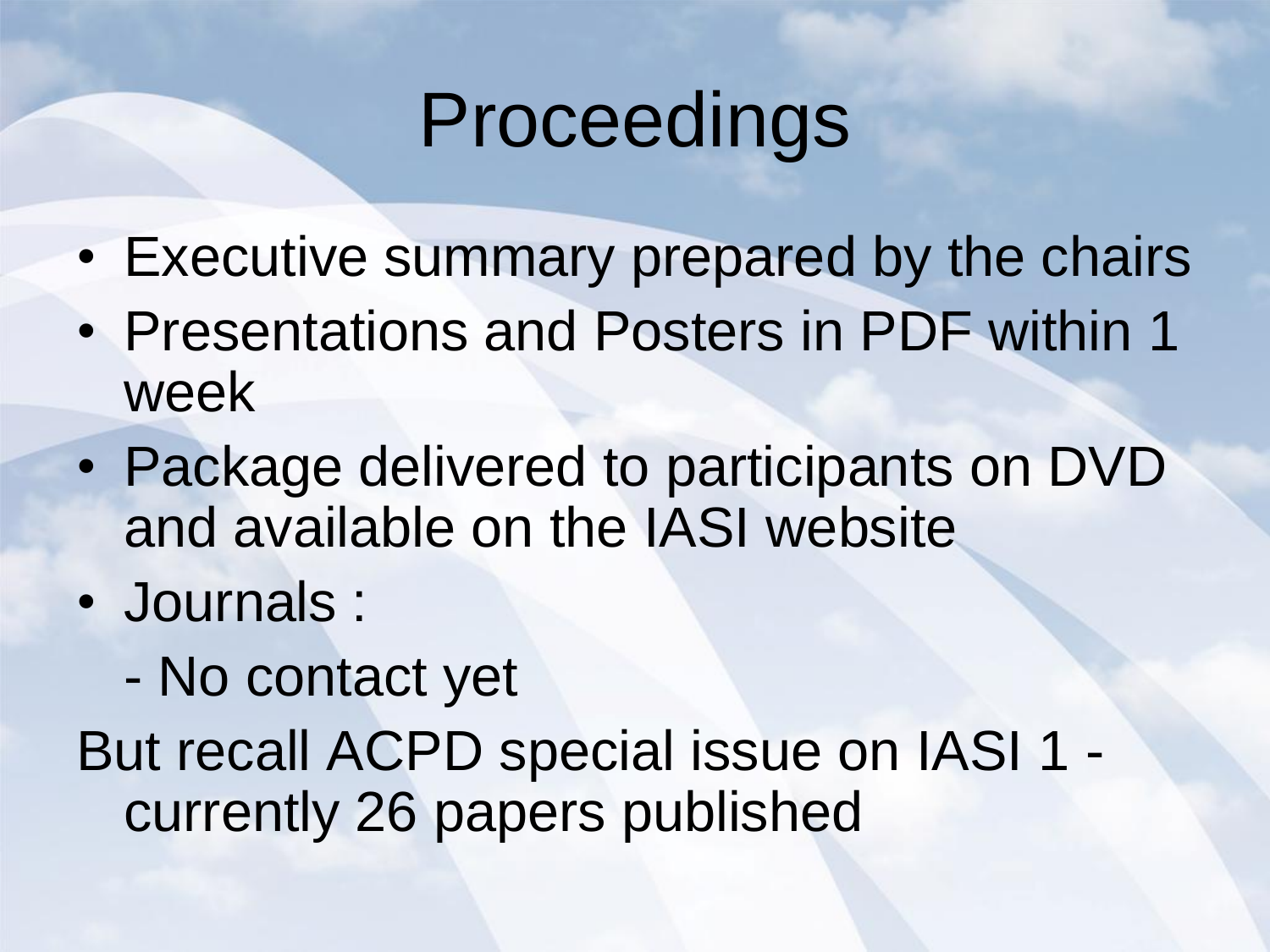## Conference format

Residential: conference, hotel, all meals at the same place for more discussions, contacts, etc.

Facilities : Cyberspace at the bar Possibility of reception of fax and phone calls Information at the Registration Desk Wifi in bar and auditorium

Social event on Thursday sponsored by Thales Alenia Space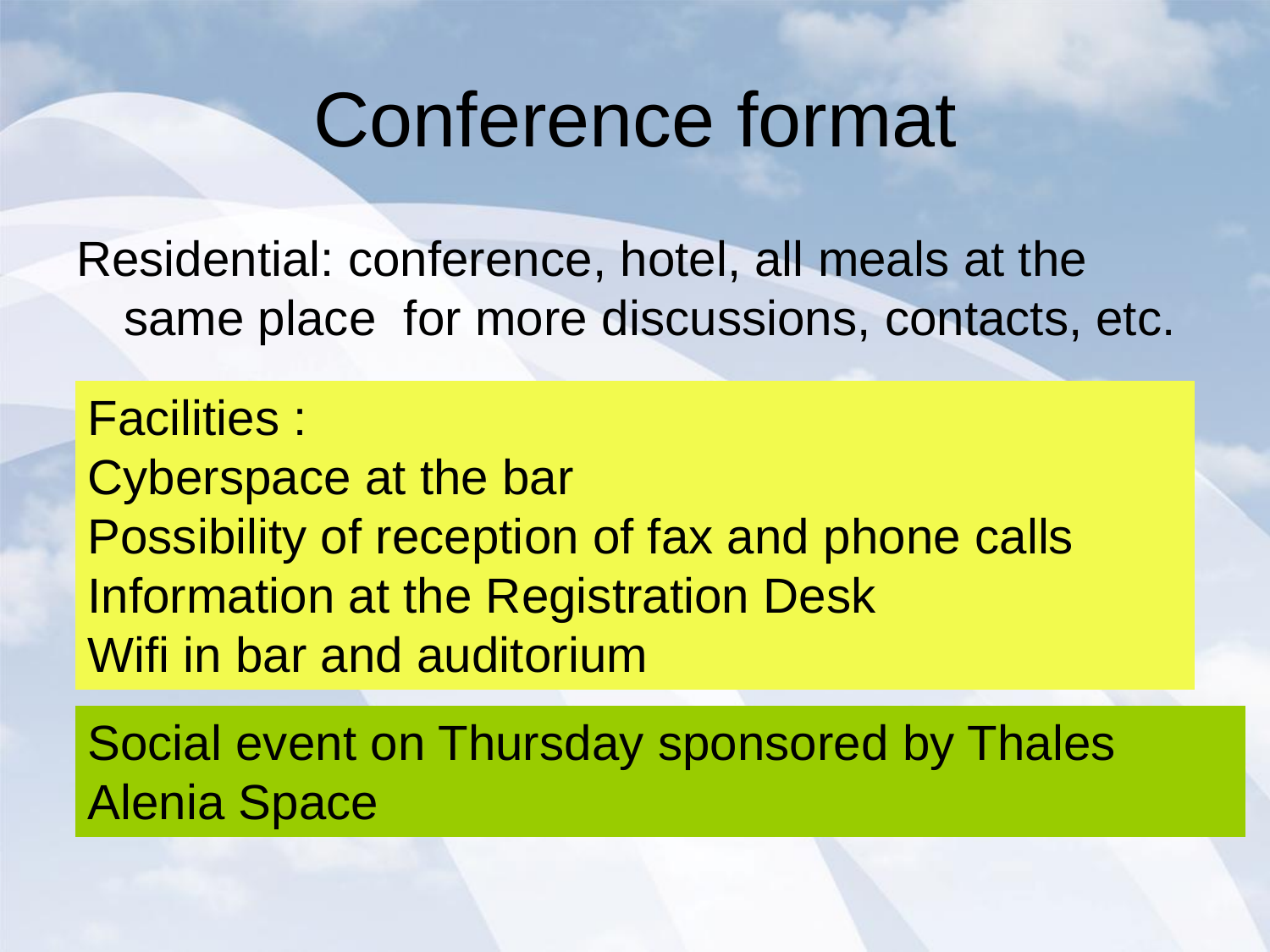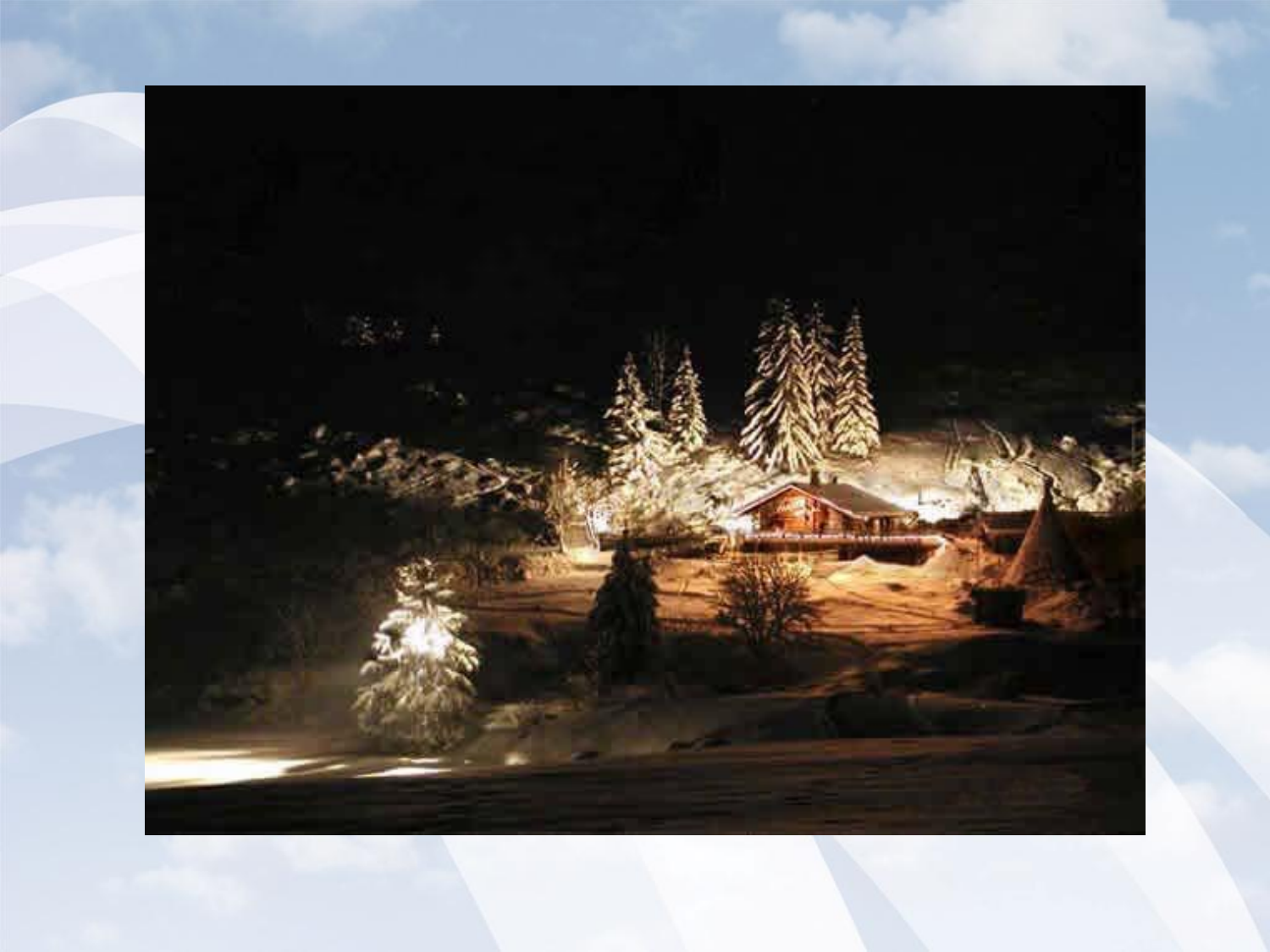# Social event

- Visit of Annecy on Wednesday afternoon
- (please let us know if you do not plan to go)
- Group photo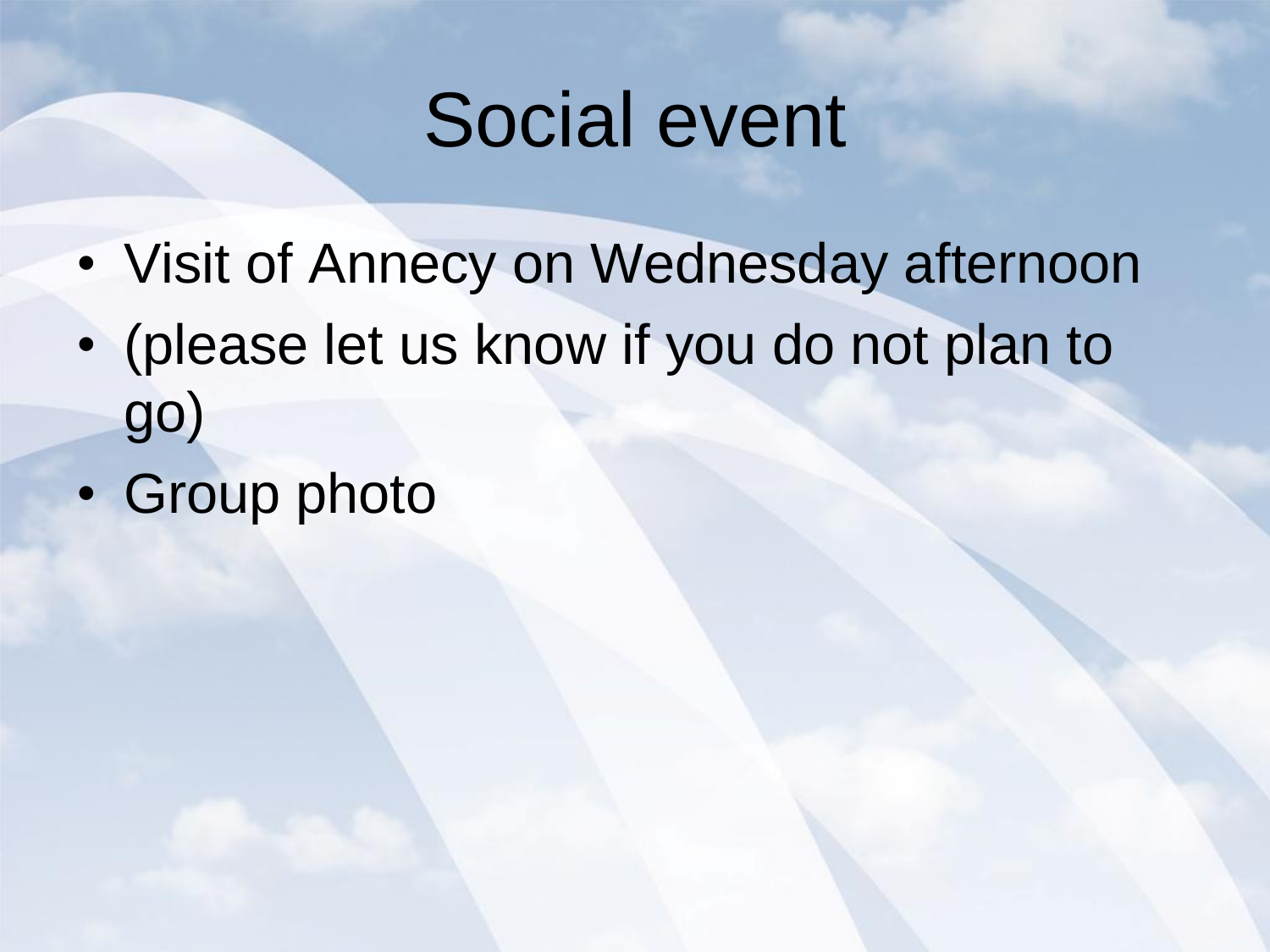# **Weather**

- Cloudy
- Temperature at Balcons du Lac around 0 C. Getting colder in the week
- Last snow fall 14 January
- Ski resorts :
- Le Semnoz 30 minutes (snow depth 50 cm)
- La Clusaz